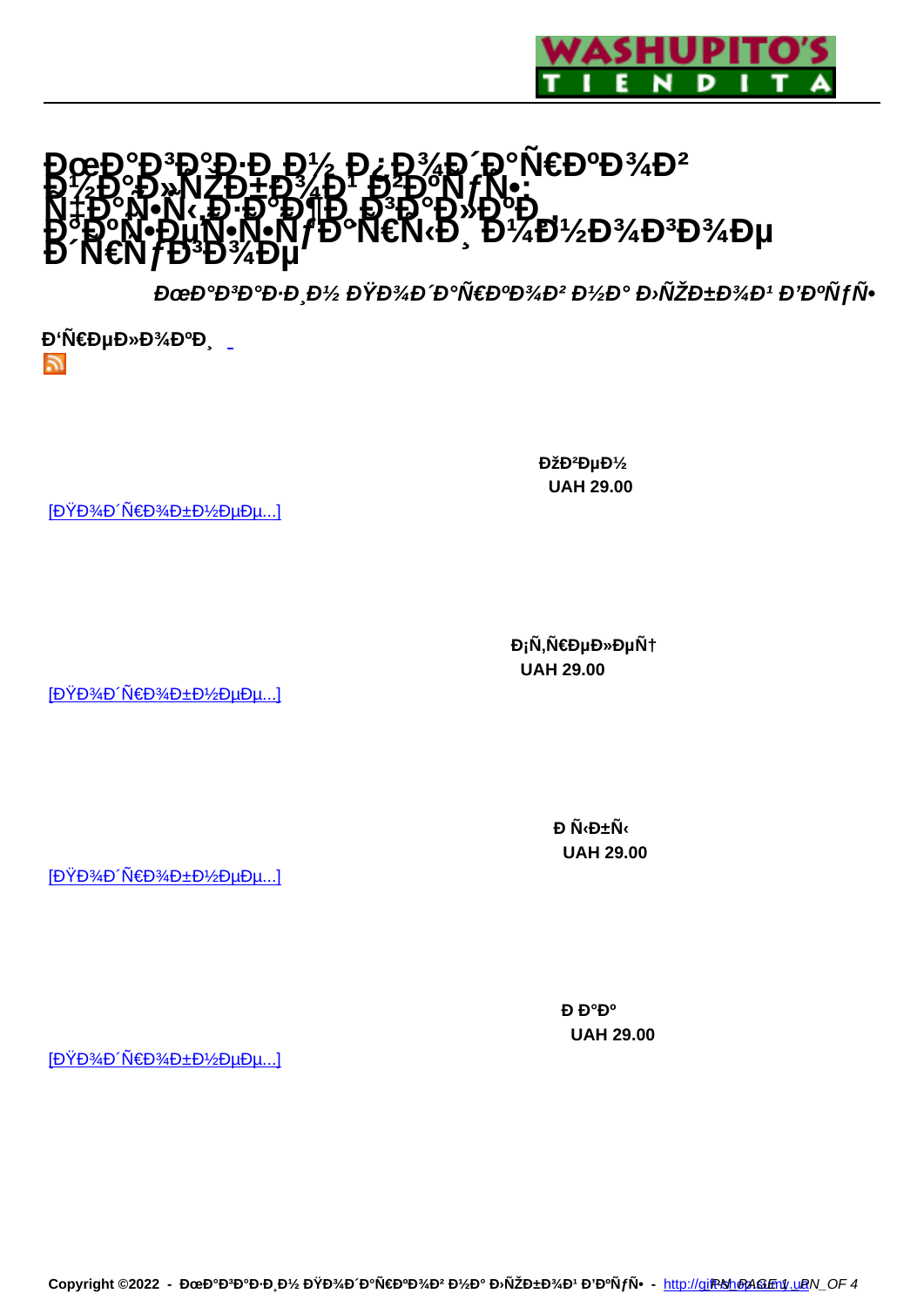**UAH 29.00** 

 $[D\overline{Y}D\overline{Y}D\overline{Y}D]$ 

 $D''D\mu D^2D^{\circ}$  **UAH 29.00** 

 $[D\overleftrightarrow{Y}D\overleftrightarrow{A}D\overleftrightarrow{N}\in D\overline{X}D\overleftrightarrow{B}D\pm D\overleftrightarrow{X}D\mu D\mu...]$ 

**D**¢DµD»DµÑt  **UAH 29.00** 

 $[D\ddot{Y}D\%D'\ddot{N}\in D\%D\pm D\%D\mu D\mu...]$ 

**D'DµÑ•Ñ UAH 29.00** 

 $[D\breve{Y}D\breve{\otimes}D\breve{N}\in D\breve{\otimes}D\cong D\breve{\otimes}D\perp D\breve{\otimes}D\mu D\mu...]$ 

**Đ'Đ**<sup>3</sup>/<sub>4</sub>**Đ** 'Đ<sup>3</sup>/<sub>4</sub>**Đ**<sup>3</sup> DµĐ<sup>1</sup>  **UAH 29.00** 

 $[D\overleftrightarrow{Y}D\overleftrightarrow{A}D\overleftrightarrow{N}\in D\overline{2}AD\pm D\overleftrightarrow{D}D\mu D\mu...]$ 

**Đ**<sup>6</sup>**D**<sup>5</sup>**D**<sub>2</sub>**D**<sub>1</sub>*D*<sup>1</sup>/<sub>2</sub>**D**<sub>1</sub>*N*<sup>1</sup>  **UAH 29.00** 

[ĐŸĐ¾Đ ´Ñ€Đ¾Đ±Đ½ĐµĐµ...]

**D**<sup>b</sup>  **UAH 29.00** 

 $[D\overleftrightarrow{Y}D\overleftrightarrow{A}D\overleftrightarrow{N}\in D\overline{\mathcal{H}}D\overleftrightarrow{B}D\pm D\overleftrightarrow{Y}_2D\mu D\mu$ ...]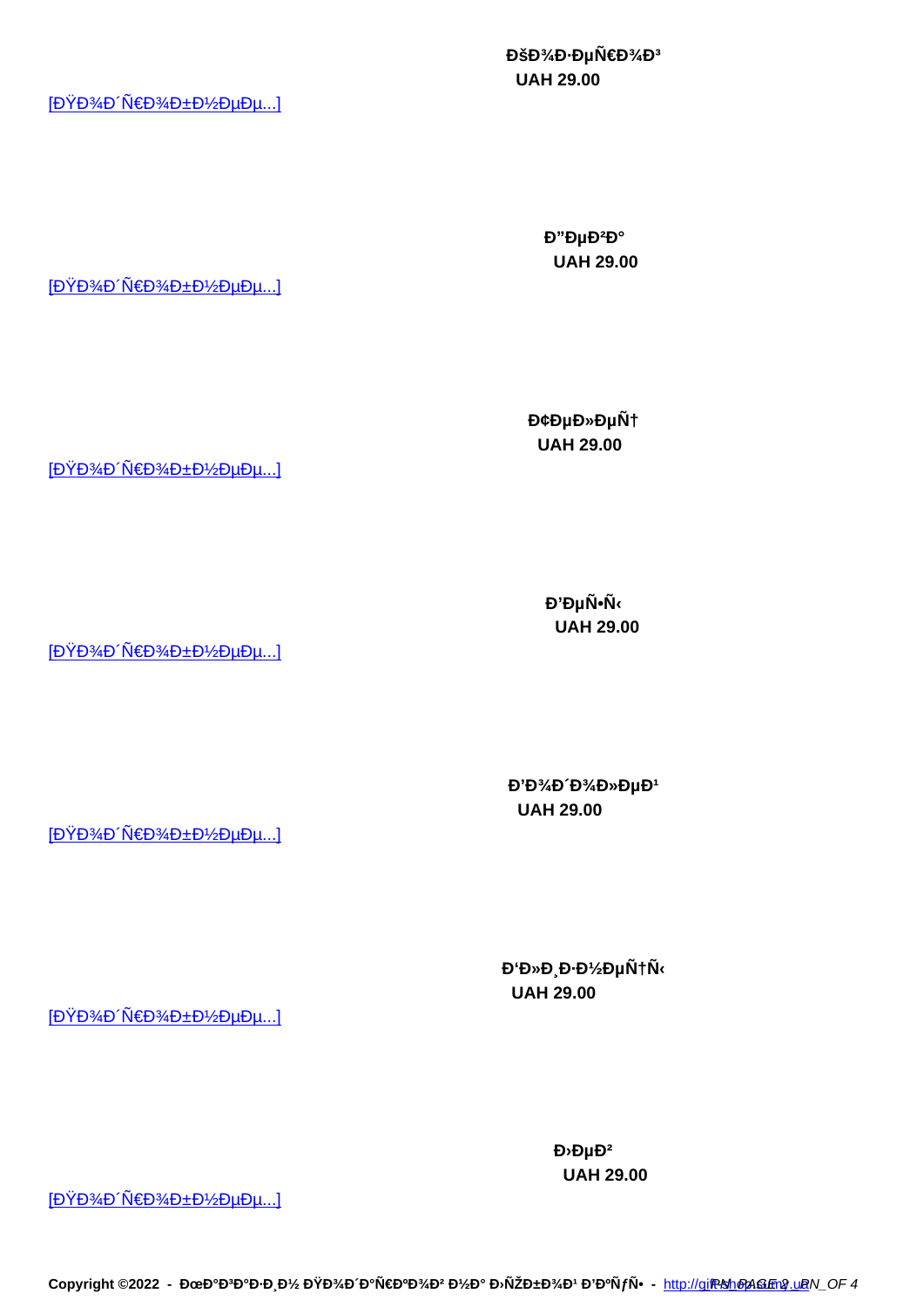Copyright ©2022 - ĐœĐ°Đ<sup>3</sup>аĐ⋅Đ *zY* ĐŸĐ¾Đ Đ°Ñ€ĐºĐ¾Đ<sup>2</sup> Đ¼Đ° Đ≀ÑŽĐ±Đ¾Đ1 Đ'ĐºÑƒÑ• - http://gifRsh@ASE 5 ugN\_OF 4

**D**<sub>i</sub>D<sup>0</sup>D<sup>3</sup>/<sub>4</sub>N€D<sub>2</sub> D<sub>3</sub>/<sub>4</sub>D<sup>1</sup>/<sub>2</sub>  **UAH 29.00** 

> **Đ'Ñ€ĐµĐ»Đ¾Đº CCCP USK-100 UAH 48.00**

*Đ'***Ñ€ĐμĐ»**Đ<sup>3</sup>/4D<sup>0</sup> Đ<sub>i</sub>Đ<sup>3</sup>/4D<sup>2</sup>ĐμÑ,Ñ•Đ<sup>o</sup>аÑ•  **UAH 48.00** 

 $D'$ Ñ€ĐµĐ»Đ¾Đº Đ£ĐºÑ€Đ°Đ Đ¼Đ° USK-96а  **UAH 48.00** 

**Đ'Ñ€ĐµĐ»Đ¾Đº Đ£ĐºÑ€Đ°Đ Đ¼Đ° USK-98 UAH 50.00** 

 $D'$ Ñ€ĐµĐ»Đ¾Đº Đ£ĐºÑ€Đ°Đ¸Đ¼Đ° USK-66а  **UAH 50.00** 

 $[D\overleftrightarrow{Y}D\overleftrightarrow{A}D\overleftrightarrow{N}\in D\overline{\mathcal{H}}D\overleftrightarrow{B}D\pm D\overleftrightarrow{B}D\mu D\mu...]$ 

 $[D\overleftrightarrow{Y}D\overleftrightarrow{A}D\overleftrightarrow{N}\in D\overline{\mathcal{H}}D\overleftrightarrow{A}D\pm D\overleftrightarrow{Y}D\mu D\mu...]$ 

 $[D\overline{Y}D\overline{Y}D\overline{Y}D]$ 

 $[D\breve{Y}D\breve{\otimes}D\breve{N}\in D\breve{\otimes}D\cong D\breve{\otimes}D\perp D\breve{\otimes}D\mu D\mu...]$ 

 $[D\ddot{Y}D\%D\acute{N}\in D\%D\pm D\%D\mu D\mu...]$ 

**аÑ€Đ¼Đ Ñ• MK064**